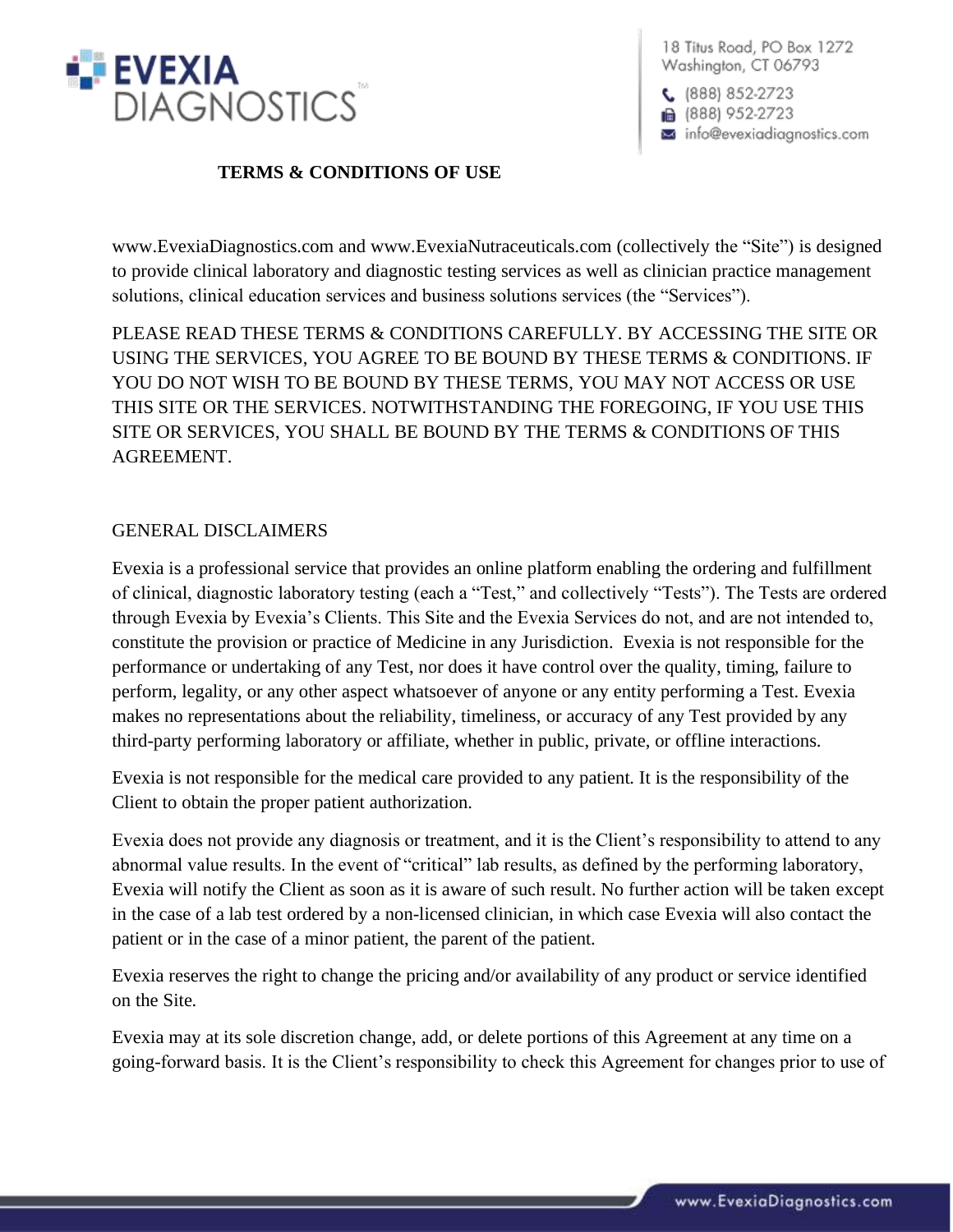

 $(888) 852-2723$ ■ (888) 952-2723 info@evexiadiagnostics.com

the Site or Services, and in any event Your continued use of the Site or Services following the posting of changes to this Agreement constitutes Your acceptance of any changes. Evexia will notify You of any such material changes by posting notice of the changes on the Site, and/or, in its sole discretion, by email. Certain services available through the Site may have their own terms and conditions that apply to Your use of those services. This Agreement does not alter in any way the terms or conditions of any of those other written or online terms and conditions or agreements You may have or will have with any subsidiary of Evexia Holdings, Inc. To the extent that there is any conflict between this Agreement and any other agreement pertaining to specific services or products provided by Evexia or its subsidiaries (a "Separate Agreement"), the terms of the Separate Agreement will govern.

1. RESPONSIBILITIES OF CLIENTS. You promise that all information you provide to Evexia is true, accurate, current, and complete, and You agree to maintain and promptly update such information to keep it true, accurate, current and complete. If Evexia has reasonable grounds to suspect that such information is not true, accurate, current or complete, Evexia may deny or terminate Your access to the Site or Services (or any portion thereof).

Certain Services are only available to Clients who are required to set up an account prior to accessing such Services ("Account"). Clients who set up an account are hereinafter referred to as "Registered Clients". When You set up an Account, You are required to enter Your name, email address, telephone number, facsimile number, active licensing information and certain other information collected by Evexia. You may not transfer or share Your Password or Account (collectively, the "Account Information") with anyone.

You are solely responsible for maintaining the confidentiality of Your Account Information, and You are fully responsible for all activities that occur under Your Password and/or Account. You agree to immediately notify Evexia of any unauthorized use of Your Account Information or any other breach of security. You are solely responsible for the usage of Your Account.

Without limiting any rights, which Evexia may otherwise have, Evexia reserves the right to take any and all action, as it deems necessary or reasonable, regarding the security of the Site and Your Account, including without limitation the termination of Your Account, changing Your Password, or requesting additional information to authorize transactions on Your Account.

Notwithstanding the above, Evexia may rely on the authority of anyone accessing Your Account or using Your Password and in no event and under no circumstances shall Evexia be held liable to You for any liabilities or damages resulting from or arising out of (i) any action or inaction of Evexia under this provision, (ii) any compromise of the confidentiality of Your Account or Password, and (iii) any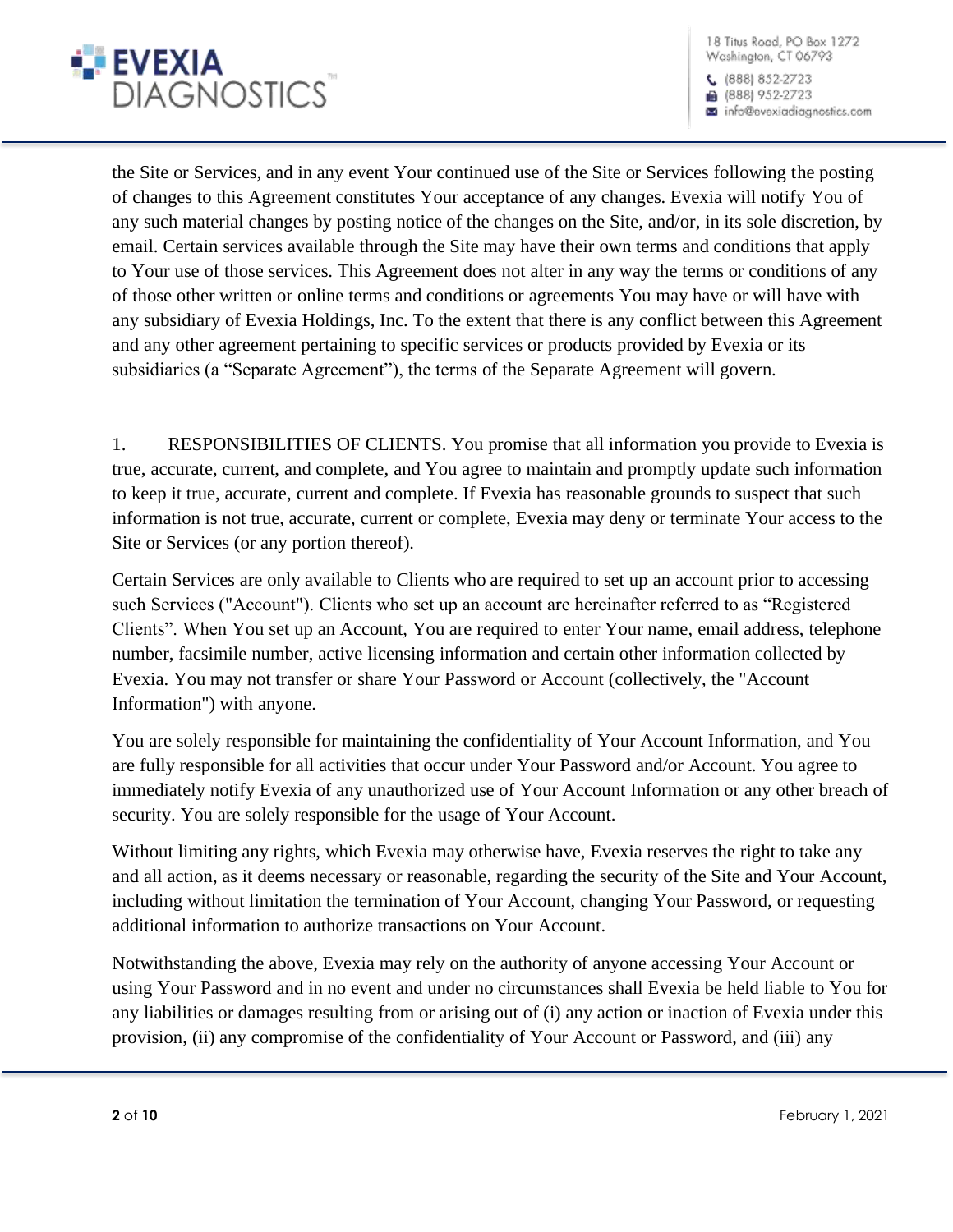

unauthorized access of Your Account or use of Your Password. You may not use anyone else's Account at any time.

2. ACCESS RIGHTS. Evexia hereby grants to You a limited, non-exclusive, nontransferable access right to access the Site and use the Services solely for Your use and only as permitted under this Agreement and any Separate Agreements You may have entered into with Evexia ("Access Rights").

You agree that You will not and will not attempt to: (a) interfere in any manner with the operation of the Services or Site, or the hardware and network used to operate the Services or Site; (b) distribute, sell, lease, rent, sublicense, assign, export, or transfer in any other manner any of the rights granted to You under this Agreement or otherwise use the Services or Site for the benefit of a third party or to operate a service bureau; (c) modify, copy or make derivative works based on any part of the Services, the Site or any underlying software, technology or other information, including any printed materials of the same; (d) create Internet "links" to or from the Services or Site, or "frame" or "mirror" any of Evexia's content which forms part of the Services or Site; or (e) otherwise use the Services or Site in any manner that exceeds the scope of use granted above.

Any use of third-party software provided in connection with the Site or Services will be governed by such third parties' licenses and not by this Agreement. You agree to be responsible for any act or omission of any users that access the Site or Services under Your Account or using Your Password that, if undertaken by You, would be a violation of this Agreement, and that such act or omission shall be deemed a violation of this Agreement by You. Evexia reserves the right, in its sole discretion, to deny use of the Site or Services to anyone for any reason.

3. CLIENT RESPONSIBILITIES AND ACCEPTABLE USE OF THE SITE AND SERVICE. You agree not to use the Site or Services to: (a) violate any local, state, national or international law;

(b) stalk, harass or harm another individual; (c) collect or store personal data about other users; (d) impersonate any person or entity, or otherwise misrepresent Your affiliation with a person or entity; or

(e) interfere with or disrupt the Site or Services or servers or networks connected to the Site or Services, or disobey any requirements, procedures, policies or regulations of networks connected to the Site or Services. You agree not to reproduce, duplicate, copy, sell, resell or exploit any portion of the Site or Services, use of the Site or Services or access to the Site or Services for any purposes other than for which the Site or Services are being provided to You. You may not reverse engineer, disassemble, decompile, or translate any components of the Site or Services, attempt to derive the source code of any components of the Site or Services, or authorize or assist any third party to do any of the foregoing.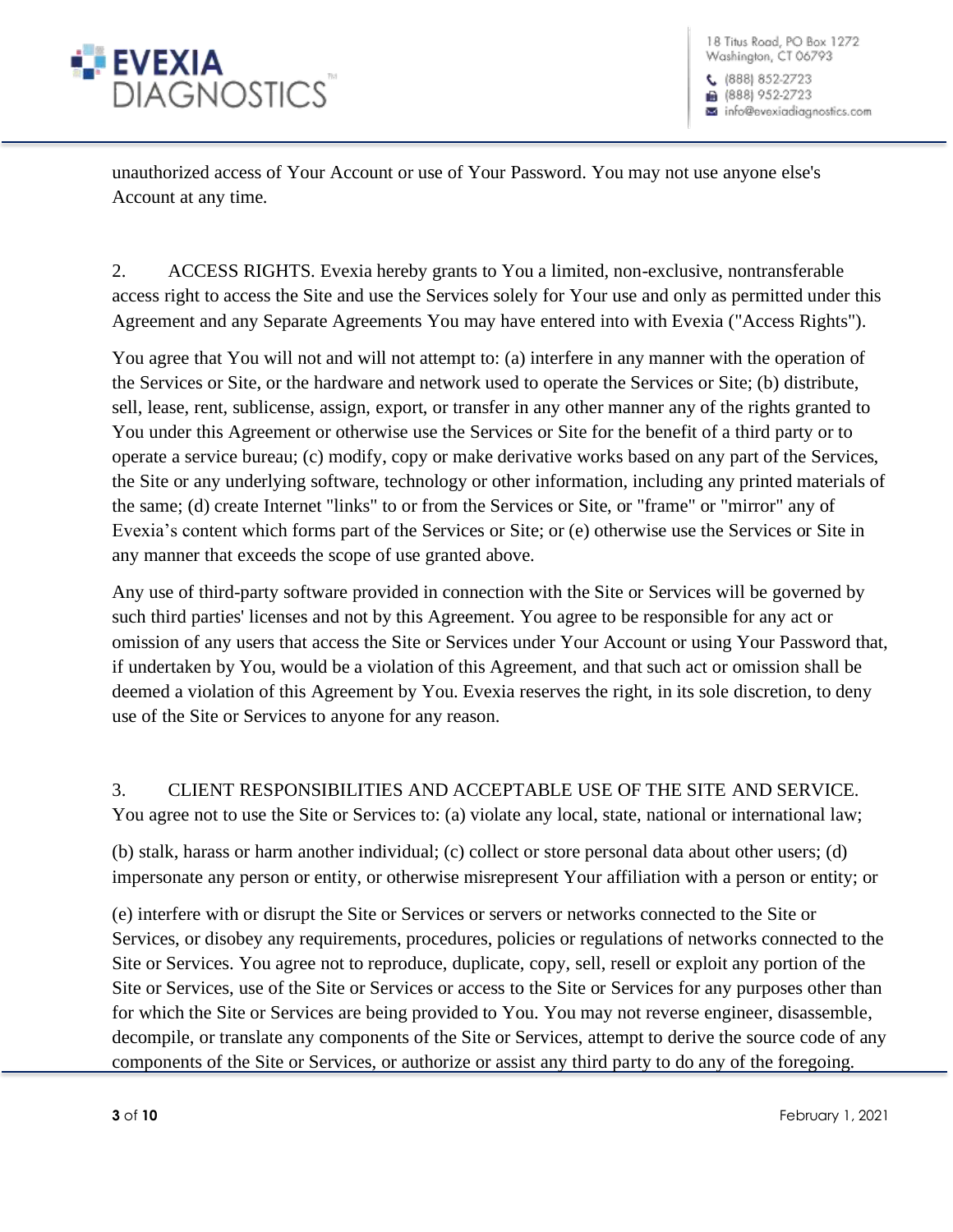

 $(888) 852-2723$ ■ (888) 952-2723 a info@evexiadiagnostics.com

Without the written consent of Evexia, You may not (i) allow, enable, or otherwise support the transmission of mass unsolicited, commercial advertising or solicitations via e-mail (SPAM); (ii) use any high volume, automated, or electronic means to access the Services (including without limitation robots, spiders or scripts); or (iii) frame the Site, place pop-up windows over its pages, or otherwise affect the display of its pages.

Use of the Site requires that You comply with certain acceptable use policies Evexia may establish from time-to-time. As part of Your responsibilities as a Visitor or a Registered Client of the Site, You agree that You will not: (a) use the Site or any Service in a manner that is unlawful, harmful to minors, threatening, harassing, abusive, defamatory, slanderous, vulgar, gratuitously violent, obscene, pornographic, indecent, lewd, libelous, invasive of another's privacy, or racially, ethnically or otherwise offensive, hateful or abusive; (b) infringe someone else's patent, trademark, trade secret, copyright or other intellectual property or other rights; (c) use the Site or any Service for unsolicited or unauthorized advertising, junk or bulk e-mail (SPAM), chain letters, letters relating to a pyramid scheme or any other unsolicited commercial or non-commercial communication; (d) interfere with others using the Site; (e) use the Site in any manner that uploads or otherwise spreads any software viruses, worms, time bombs, corrupted files, Trojan horses or any other computer code, files, or programs that are designed or intended to disrupt, damage, overburden, impair or limit the functioning of any software, hardware, network, server or communications systems or equipment; (f) disrupt, interfere or inhibit any other user from enjoying the Site or other affiliated or linked websites, material, contents, products and/or services; (g) use any robot, spider, or other such programmatic or automatic device, inducing but not limited to automated dial-in or inquiry devices, to obtain information from the Site or otherwise monitor or copy any portion of the Site and/or Services; (h) create a false identity for the purpose of misleading others; (i) prepare, compile, use, download or otherwise copy any user information and/or usage information for any portion thereof, or transmit, provide or otherwise distribute (whether or not for a fee) such information to any third party; (j) attempt to disable, bypass, modify, defeat or otherwise circumvent any security related tools incorporated into the Services and/or the Site; (k) reproduce, duplicate, copy, sell, or exploit for any commercial purposes, any portion of the Site or access to the Site; or (l) systematically collect or use any content from the Site or Service, including through the use of any data mining, or similar data gathering and extraction methods.

4. MODIFICATIONS TO AGREEMENT. Evexia may change the Agreement from time to time. If You object to any such changes, Your sole recourse will be to cease using the Site and/or Services. Continued use of the Site and/or Services following notice of any such changes will indicate Your acknowledgement of such changes and agreement to be bound by the revised Agreement, inclusive of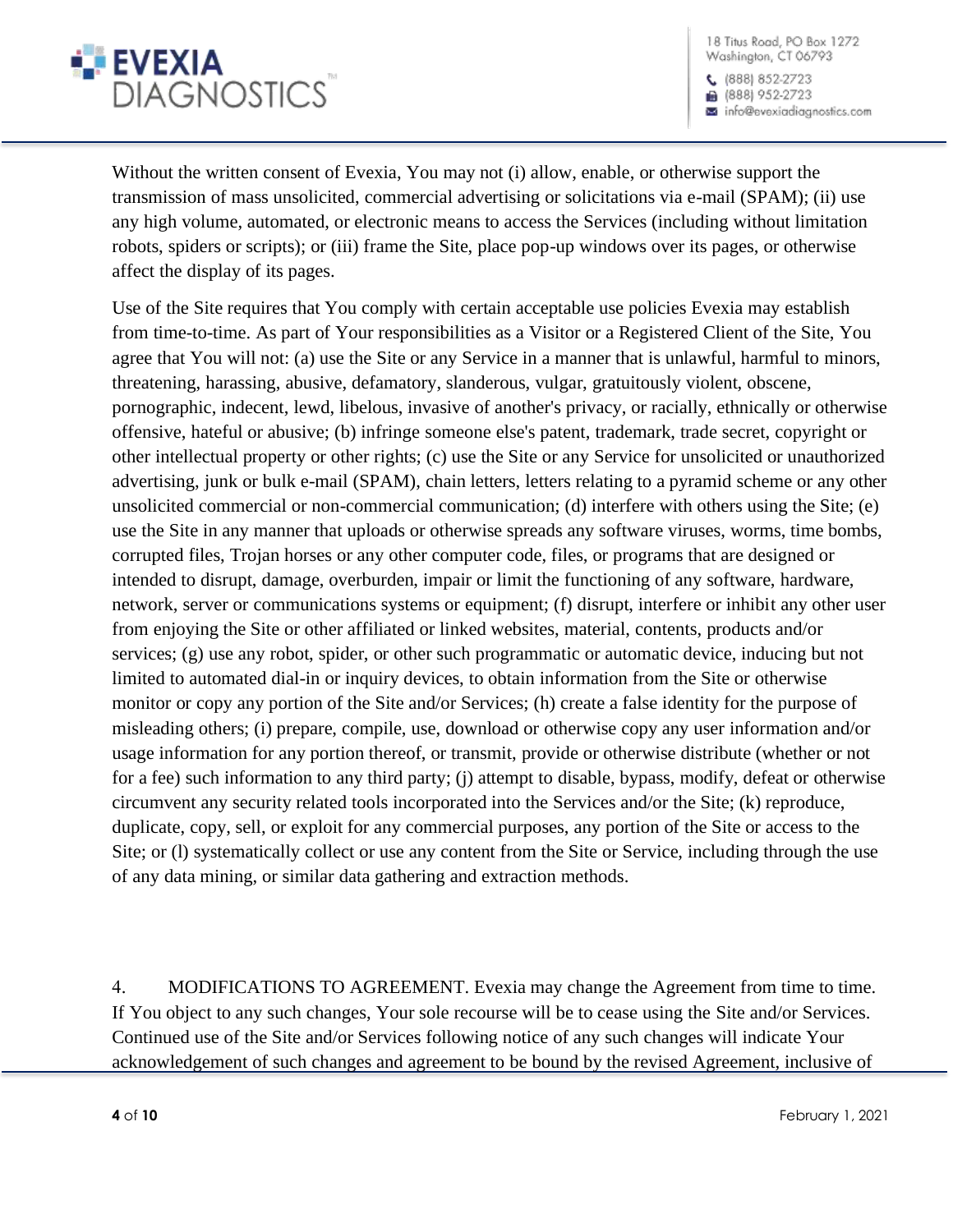

such changes. Such notice may be comprised of an email to Your registered email address, or a notice posted at the Site.

5. DISCONTINUATION OF OR MODIFICATIONS TO THE SITE OR SERVICES. Evexia reserves the right to modify or discontinue the Site or Services with or without notice to You. Evexia will not be liable to You, or any third party should Evexia exercise its right to modify or discontinue the Site or Services. If You object to any such changes, Your sole recourse will be to cease using the Site or Services. Continued use of the Site or Services following notice of any such changes will indicate Your acknowledgement of such changes and satisfaction with the Site or Services as so modified.

6. PRIVACY. As part of the login and registration process, You will be asked to provide certain personal information to Evexia. All uses of Your personal information will be treated in accordance with, (a) if You are a Registered Client, the terms of the Separate Agreements You executed with Evexia, or (b) if You are a Visitor, Evexia's Privacy Policy which is incorporated by this reference into this Agreement. If You use the Site and/or Services, You are accepting the terms and conditions of our Privacy Policy. If You do not agree to have Your information used in any of the ways described in the Privacy Policy, You must discontinue use of the Site and/or the Services. The security of Your personally identifying information is important to us. While there is no such thing as "perfect security" on the Internet, Evexia will take reasonable steps to help ensure the safety of Your personally identifying information. However, You understand and agree that such steps do not guarantee that the Site is invulnerable to all security breaches, and that Evexia makes no warranty, guarantee, or representation that use of any of Evexia's Sites is protected from viruses, security threats or other vulnerabilities.

7. ACCURACY OF INFORMATION. Evexia does not warrant that any information, pictures or graphic depictions, descriptions or other content of the Site are accurate, complete, reliable, updated, current, or error-free. You agree to notify Evexia immediately if You become aware of any errors or inconsistencies in the information or content provided through the Site and comply with any corrective action taken by Evexia.

8. THIRD PARTY CONTENT, PRODUCTS AND SERVICES. Parties other than Evexia may offer and provide products and services on or through the Site. With the exception of Evexia-branded content, products and services, Evexia does not warrant the offerings of any of these businesses or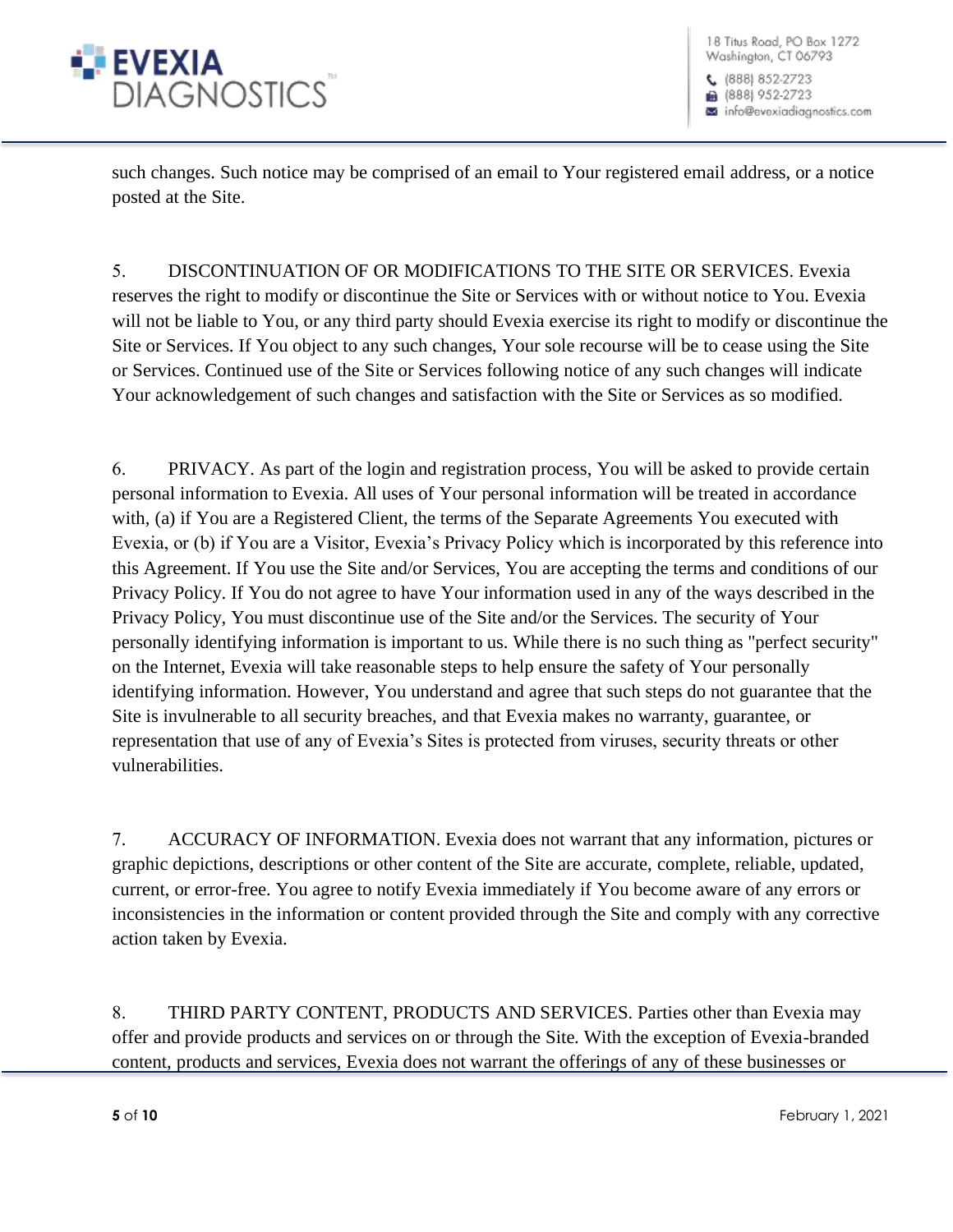

18 Titus Road, PO Box 1272 Washington, CT 06793  $(888) 852-2723$ ■ (888) 952-2723

info@evexiadiagnostics.com

individuals or the content of their websites. Evexia does not assume any responsibility or liability for the actions, product(s), and content of these and any other third parties. You should carefully review the privacy statements and other conditions of use of these third parties.

9. LINKS. Evexia's provision of a link to any other website or location is for Your convenience and does not represent an endorsement of such other site or location or its contents. Evexia has no control over, does not review, and cannot be responsible for, these outside websites or their content. Access any NON-EVEXIA OWNED websites linked to the Site at Your own risk. When leaving the Site, You should carefully review the applicable terms and policies, including privacy and data gathering practices, of that third-party website. EVEXIA WILL NOT BE LIABLE FOR ANY INFORMATION, SOFTWARE, OR LINKS FOUND AT ANY WEBSITE NOT OWNED AND OPERATED BY EVEXIA HOLDINGS, INC., THE INTERNET LOCATION, OR SOURCE OF INFORMATION, NOR WILL EVEXIA BE LIABLE FOR YOUR USE OF SUCH INFORMATION, SOFTWARE OR LINKS, NOR FOR THE ACTS OR OMISSIONS OF ANY SUCH WEBSITES OR THEIR RESPECTIVE OPERATORS.

10. OWNERSHIP. The software, code, proprietary methods and systems used to provide the Site or Services ("the "Technology") and the content of the Site and Services (the "Content") are (1) copyrighted by Evexia and/or its licensors under United States and international copyright laws, (2) subject to other intellectual property and proprietary rights and laws, and (3) owned by Evexia or its licensors. Neither Evexia's Content nor its Technology may be copied, modified, reproduced, republished, posted, transmitted, sold, offered for sale, or redistributed in any way without Evexia's prior written permission and the prior written permission of its applicable licensors. You must abide by all copyright notices, information, or restrictions contained in or attached to any of Evexia's Content or its Technology and You may not remove or alter any such notice, information or restriction. Your use of Evexia's Content and Technology must at all times comply with these System Rules and any additional restrictions in any Separate Agreement You may have entered into with Evexia. Nothing in

this Agreement grants You any right to receive delivery of a copy of Evexia's Technology or to obtain access to its Technology except as generally and ordinarily permitted through the Site according to this Agreement.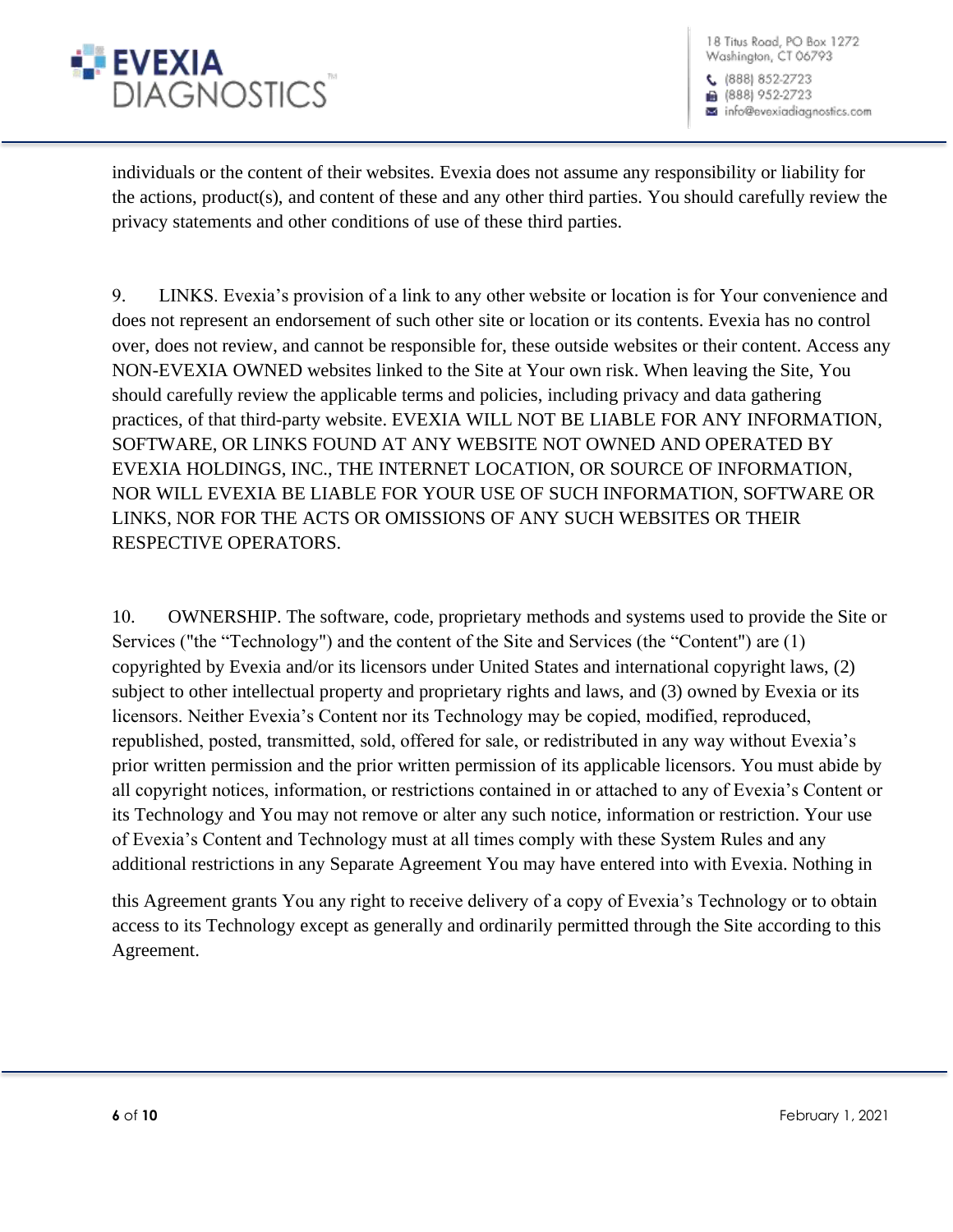

11. DISCLAIMER OF WARRANTIES. YOU EXPRESSLY AGREE THAT USE OF THE SITE OR SERVICES IS AT YOUR SOLE RISK. BOTH THE SITE AND SERVICES ARE PROVIDED ON AN "AS IS" AND "AS AVAILABLE" BASIS. EVEXIA EXPRESSLY DISCLAIMS ALL WARRANTIES OF ANY KIND, WHETHER EXPRESS OR IMPLIED, INCLUDING, BUT NOT LIMITED TO ANY WARRANTIES OF MERCHANTABILITY, FITNESS FOR A PARTICULAR USE OR PURPOSE, NON-INFRINGEMENT, TITLE, OPERABILITY, CONDITION, QUIET ENJOYMENT, VALUE, ACCURACY OF DATA AND SYSTEM INTEGRATION. EVEXIA MAKES NO WARRANTY THAT THE SITE OR SERVICES WILL MEET YOUR REQUIREMENTS, OR THAT THE SITE OR SERVICES WILL BE UNINTERRUPTED, TIMELY, SECURE, OR ERROR FREE; NOR DOES EVEXIA MAKE ANY WARRANTY AS TO THE RESULTS THAT MAY BE OBTAINED FROM THE USE OF THE SITE OR SERVICES, OR THAT DEFECTS IN THE SITE OR SERVICES WILL BE CORRECTED. YOU UNDERSTAND AND AGREE THAT ANY MATERIAL DOWNLOADED OR OTHERWISE OBTAINED THROUGH THE USE OF THE SITE OR SERVICES IS DONE AT YOUR OWN DISCRETION AND RISK AND THAT YOU WILL BE SOLELY RESPONSIBLE FOR ANY DAMAGE OR LOSS OF DATA THAT RESULTS FROM THE DOWNLOADING OF SUCH MATERIAL AND/OR INFORMATION. NO ADVICE OR INFORMATION, WHETHER ORAL OR WRITTEN, OBTAINED BY YOU FROM EVEXIA OR THROUGH THE SITE OR SERVICES WILL CREATE ANY WARRANTY NOT EXPRESSLY MADE HEREIN.

12. LIMITATION OF LIABILITY. YOU UNDERSTAND THAT TO THE EXTENT PERMITTED UNDER APPLICABLE LAW, IN NO EVENT WILL EVEXIA OR ITS OFFICERS, EMPLOYEES, DIRECTORS, PARENTS, SUBSIDIARIES, AFFILIATES, AGENTS OR LICENSORS BE LIABLE FOR ANY INDIRECT, INCIDENTAL, SPECIAL, CONSEQUENTIAL OR EXEMPLARY DAMAGES, INCLUDING BUT NOT LIMITED TO, DAMAGES FOR LOSS OF REVENUES, PROFITS, GOODWILL, USE, DATA OR OTHER INTANGIBLE LOSSES (EVEN IF SUCH

PARTIES WERE ADVISED OF, KNEW OF OR SHOULD HAVE KNOWN OF THE POSSIBILITY OF SUCH DAMAGES, AND NOTWITHSTANDING THE FAILURE OF ESSENTIAL PURPOSE OF ANY LIMITED REMEDY), ARISING OUT OF OR RELATED TO YOUR USE OF THE SITE OR THE SERVICES, REGARDLESS OF WHETHER SUCH DAMAGES ARE BASED ON CONTRACT, TORT (INCLUDING NEGLIGENCE AND STRICT LIABILITY), WARRANTY, STATUTE OR OTHERWISE. IF YOU ARE DISSATISFIED WITH ANY PORTION OF THIS SITE OR THE SERVICES, YOUR SOLE AND EXCLUSIVE REMEDY IS TO DISCONTINUE USE OF THE SITE OR THE SERVICES. THE AGGREGATE LIABILITY OF EVEXIA TO YOU FOR ALL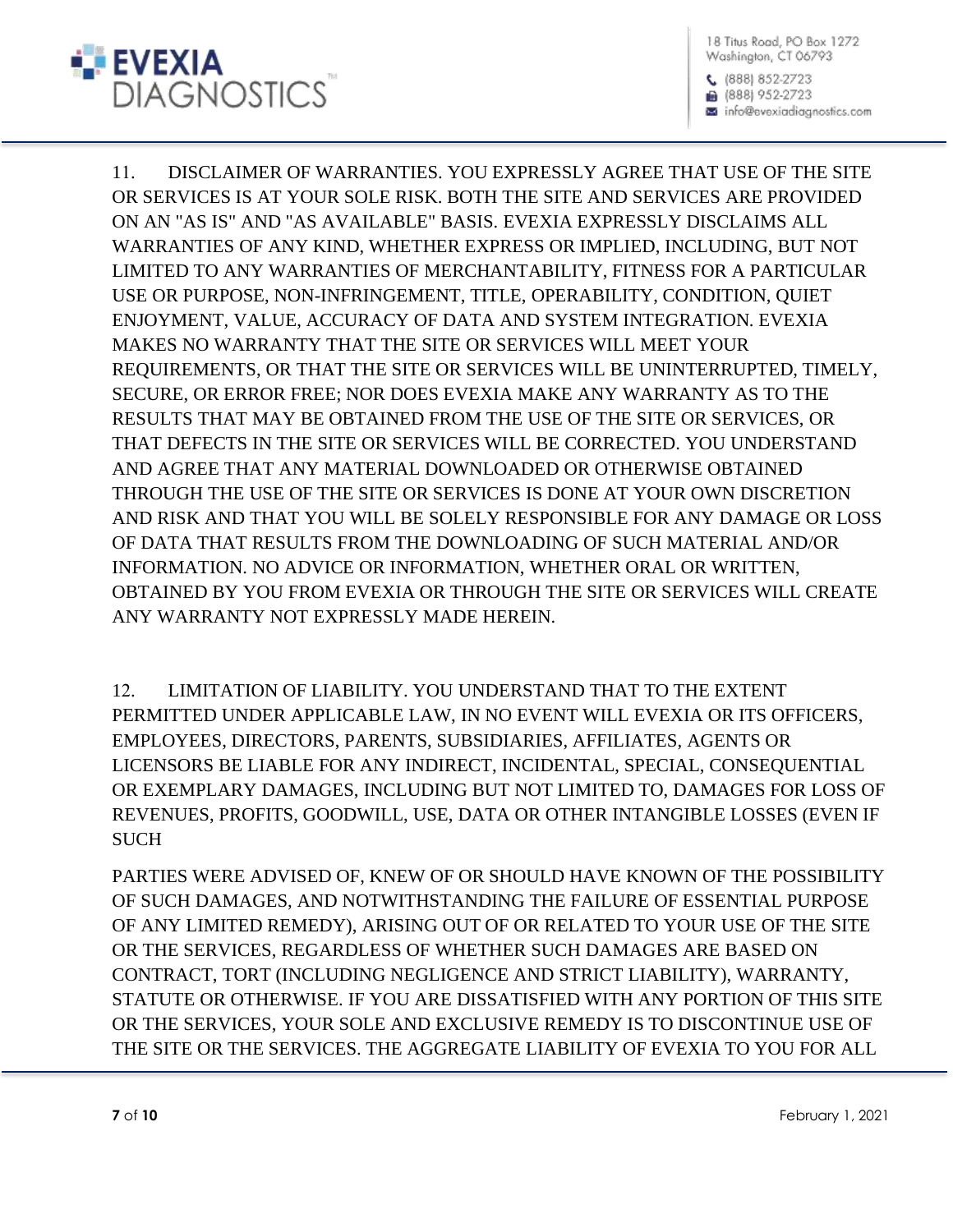

a info@evexiadiagnostics.com

## CLAIMS ARISING FROM OR RELATED TO THE SITE OR THE SERVICES IS LIMITED TO THE LESSER OF (I) THE AMOUNT OF FEES ACTUALLY PAID BY YOU FOR USE OF THE

SERVICES OR (II) ONE HUNDRED DOLLARS (U.S. \$100.00). Some jurisdictions do not allow the exclusion of certain warranties or the limitation or exclusion of liability for incidental or consequential damages. Accordingly, some of the above limitations and disclaimers may not apply to You. To the extent that Evexia may not, as a matter of applicable law, disclaim any implied warranty or limit its liabilities, the scope and duration of such warranty and the extent of Evexia's liability will be the minimum permitted under such applicable law.

13. INDEMNIFICATION. You agree to indemnify, defend and hold harmless Evexia, its parents, subsidiaries, affiliates, licensors, co-branders, suppliers and, and the officers, directors, employees, consultants, and agents of each, and other Registered Client and Visitors, from and against any and all third-party claims, liabilities, damages, losses, costs, expenses, fees (including reasonable attorneys' fees and court costs) that such parties may incur as a result of or arising from (1) User Content and any information You submit, post or transmit through the Site or Services, (2) Your use of the Site or Services, (3) Your violation of these System Rules, (4) Your violation of any rights of any other person or entity or (5) any viruses, trojan horses, worms, time bombs, cancelbots or other similar harmful or deleterious programming routines input by You into the Services.

14. TRADEMARKS. Certain of the names, logos, and other materials displayed on the Site or in the Services may constitute trademarks, tradenames, service marks or logos ("Marks") of Evexia or other entities. You are not authorized to use any such Marks. Ownership of all such Marks and the goodwill associated therewith remains with us or those other entities.

15. GEOGRAPHICAL RESTRICTIONS. Evexia makes no representation that all products, services and/or material described on the Site, or the Services available through the Site, are appropriate or available for use in locations outside the United States or all territories within the United States. Registered Clients and Visitors access the Site and the Services on their own initiative and are responsible for compliance with local laws. Certain companies affiliated with Evexia provide services and operate websites which may be linked to the Site and which are governed by their own terms of use and not this Agreement and may be subject to laws of other local or international jurisdictions. For various legal and regulatory reasons, EVEXIA DOES NOT DO BUSINESS IN NY, NJ, AND RI. Before providing or making Services available to any Patient located outside of the United States, You must get prior approval from Evexia.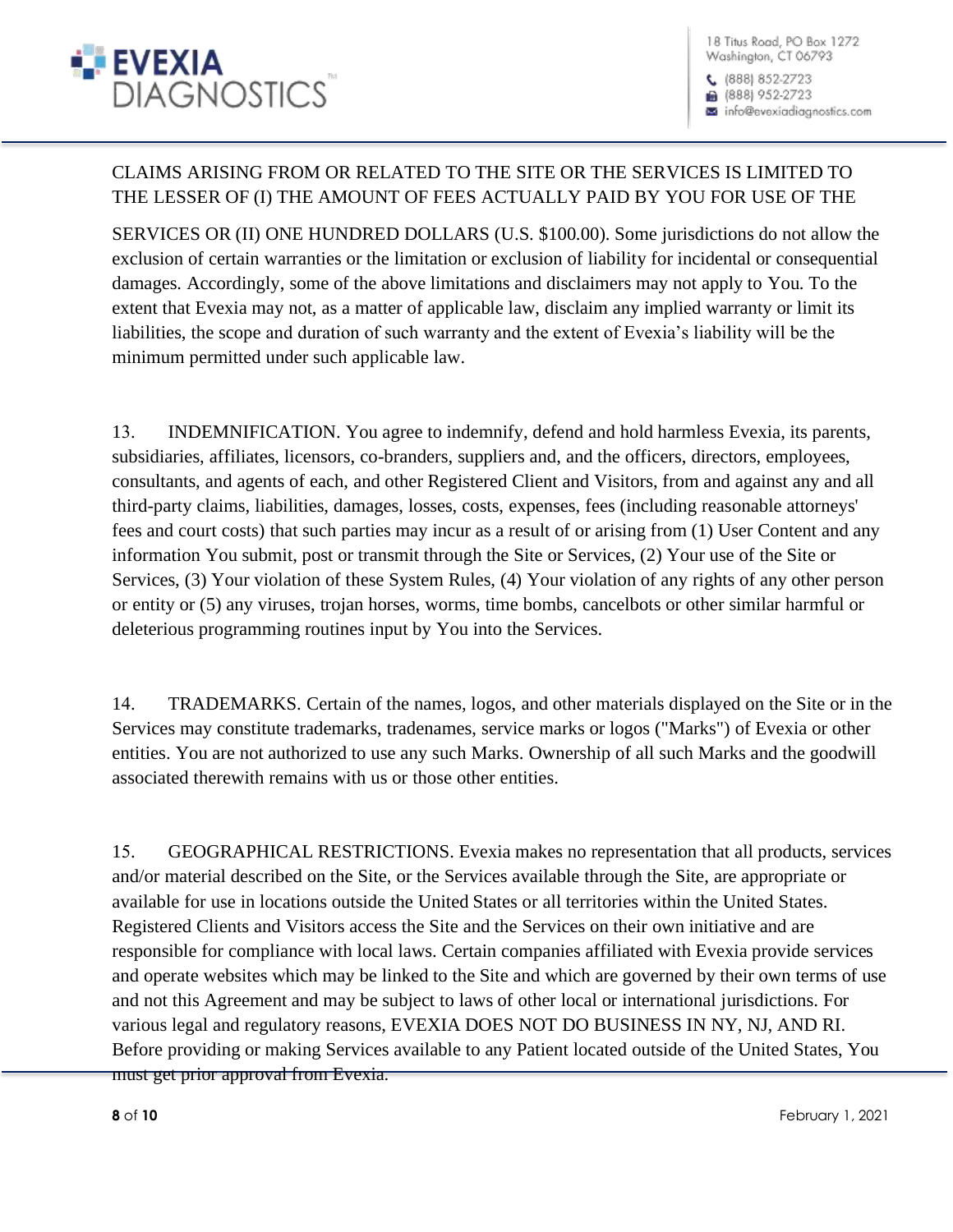

 $(888) 852-2723$ ■ (888) 952-2723 info@evexiadiagnostics.com

16. APPLLICABLE LAW AND MANDATORY FORUM SELECTION CLAUSE. These Terms of Use and Service and all matters arising out of or relating to same, whether sounding in contract, tort, or statute, are governed by, and construed in accordance with, the laws of the State of CONNECTICUT including its statutes of limitations and APPLICABLE CONNECTICUT STATUTES, without giving effect to the conflict of laws provisions thereof to the extent such principles or rules would require or permit the laws of any jurisdiction other than the State of CONNECTICUT to apply. Any action or proceeding by either party to enforce these Terms of Use and Service shall be brought only in any state court located in the state of CONNECTICUT, county of LITCHFIELD or any federal court located in the State of CONNECTICUT, county of FAIRFIELD. The parties hereby irrevocably submit to the exclusive jurisdiction of such courts and waive the defense of inconvenient forum or lack of personal jurisdiction to the maintenance of any such action or proceeding in such venue.

You agree that regardless of any statute or law to the contrary, any claim or cause of action arising out of or related to use of the Site or Services, or these Terms & Conditions must be filed within one (1) year after such claim or cause of action arose or be forever barred.

17. SEVERABILITY AND ASSIGNMENT. If any provision of these Terms of Use and Service is found by a court of competent jurisdiction to be invalid, the parties nevertheless agree that the court should endeavor to give effect to the parties' intentions as reflected in the provision, and that the other provisions of these Terms of Use and Service remain in full force and effect. You may not assign Your rights under these Terms & Conditions without Evexia's prior written consent, and any attempted assignment will be null and void.

18. CLASS ACTION WAIVER. You and Evexia agree that each may bring claims against the other only in Your or its individual capacity and not as a Plaintiff or Class Member in any purported class or representative action. Unless both You and Evexia agree no arbitrator or judge may consolidate more than one person's claims or otherwise preside over any form of a representative or class proceeding.

19. VOID WHERE PROHIBITED. Although the Site may be accessible worldwide, not all features, products, or services discussed, referenced, provided or offered through or on the Site are available to all persons or in all geographic locations and states within the United States, or appropriate or available for use outside the United States. Evexia reserves the right to limit, in its sole discretion,